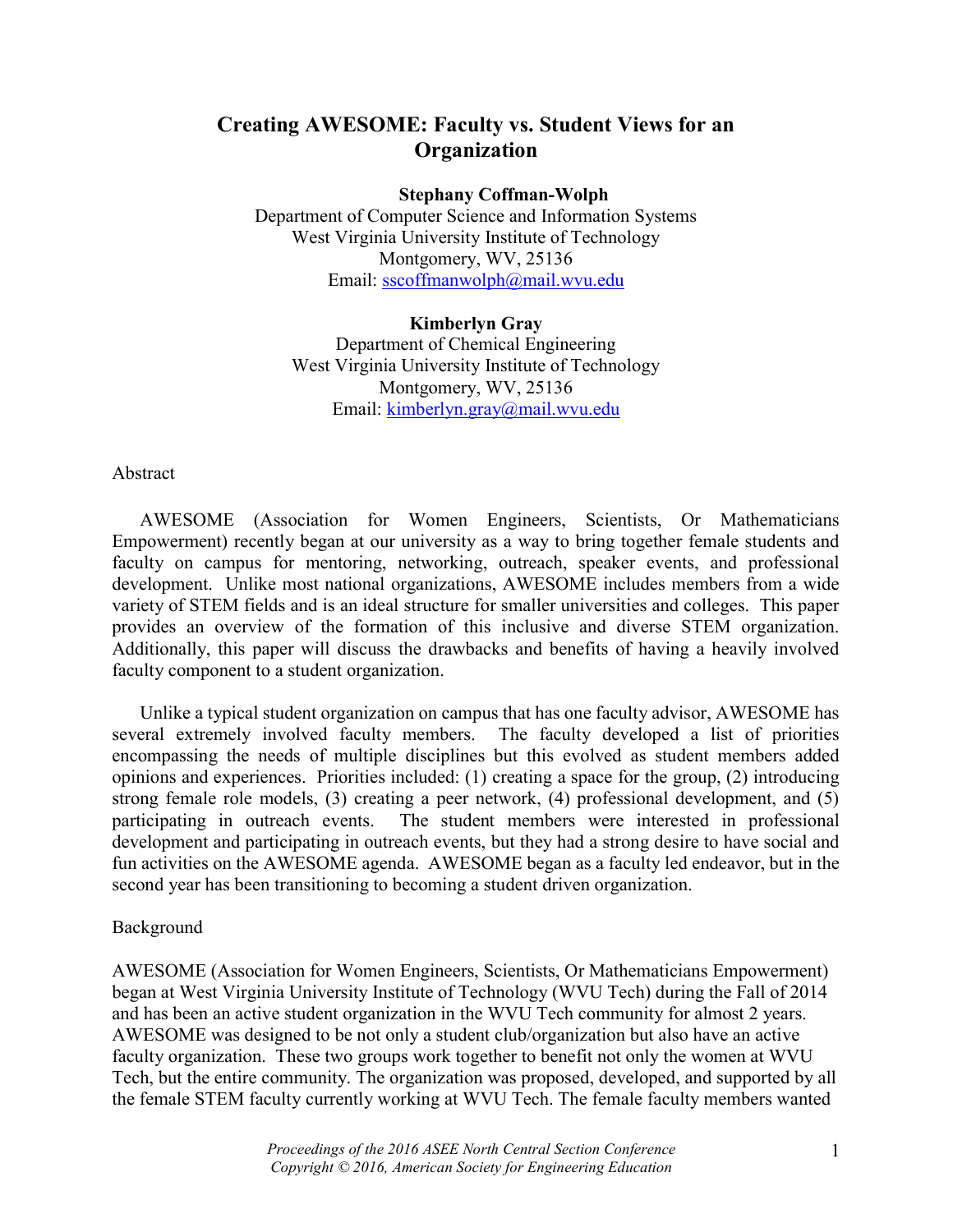to create an organization to bring the women in STEM at WVU Tech together for support, outreach, and collaboration.

The Leonard C. Nelson College of Engineering and Sciences at WVU Tech has slightly over 500 students and 45 faculty members. Currently, the college has 22% female faculty and 18.7% female students. Nationally 19.2% of engineering degrees, 18.2% of computer science degrees, 58.2% of biosciences degrees, and 43.1% of mathematics degrees are earned by women<sup>1</sup>. At WVU Tech, 46.4% of the female STEM students are in biology and chemistry, with the remaining 53.6% disproportionally spread among mathematics, computer science, information systems, and the engineering and engineering technology disciplines, often resulting in only one or two female students in a department. Four engineering departments have no female faculty, compounding the feeling of isolation among female students, which is a primary reason for students leaving engineering<sup>2</sup>. Informal student-faculty interaction has been shown to reduce attrition by increasing student engagement and performance<sup>3</sup>, with one study showing a higher impact on female students<sup>4</sup>. Additionally, faculty support and encouragement of co-curricular activities are shown to promote student learning and improve student satisfaction<sup>5</sup>. Specific recommendations for active support of women in STEM fields include creating a women in STEM organization, creating a student lounge for contact outside of class, and providing social activities for female STEM students<sup>6</sup>.

Our faculty decided to create a student organization to actively support female students in STEM fields. Beginning/re-starting a chapter of the Society of Women Engineers (SWE) was considered by the faculty, but was rejected given that the focus of SWE was solely engineering. We felt that non-engineering students would not feel welcome and would assume that the organization was not of interest to them. The faculty searched for an existing organization that encompassed all of the STEM fields, but was unable to find such an organization. Therefore, it was decided to create a multidisciplinary organization that welcomed students from the science, technology, engineering, and mathematics fields. AWESOME is, therefore, an inclusive organization for all the STEM fields, and encourages all members to join student and professional organizations that are specific to their field.

AWESOME (or similar organizations) are ideal for smaller university or college environments. As individual departments would be unable to sustain field-specific female-based organizations, this umbrella organization allows the WVU Tech community to enjoy the same benefits that field-specific organizations would supply. The multidisciplinary nature of AWESOME has created interesting collaborations and alliances. Some examples are: faculty collaboration on course delivery, faculty collaboration on research, and student organizations developing and running joint events. The wide range of fields represented in AWESOME has enhanced the organization's objective to participate in outreach activities to recruit future generations of women in STEM. Active members of AWESOME represent the following STEM fields: Chemical Engineering, Biomedical Engineering, Computer Science and Information Systems, Mechanical Engineering, Electrical Engineering, Mathematics, Biology, Industrial Engineering, and Engineering Technology. Therefore, AWESOME is able to provide a wide variety of activities and participants in outreach are able to interact with a variety of women interested in a variety of fields.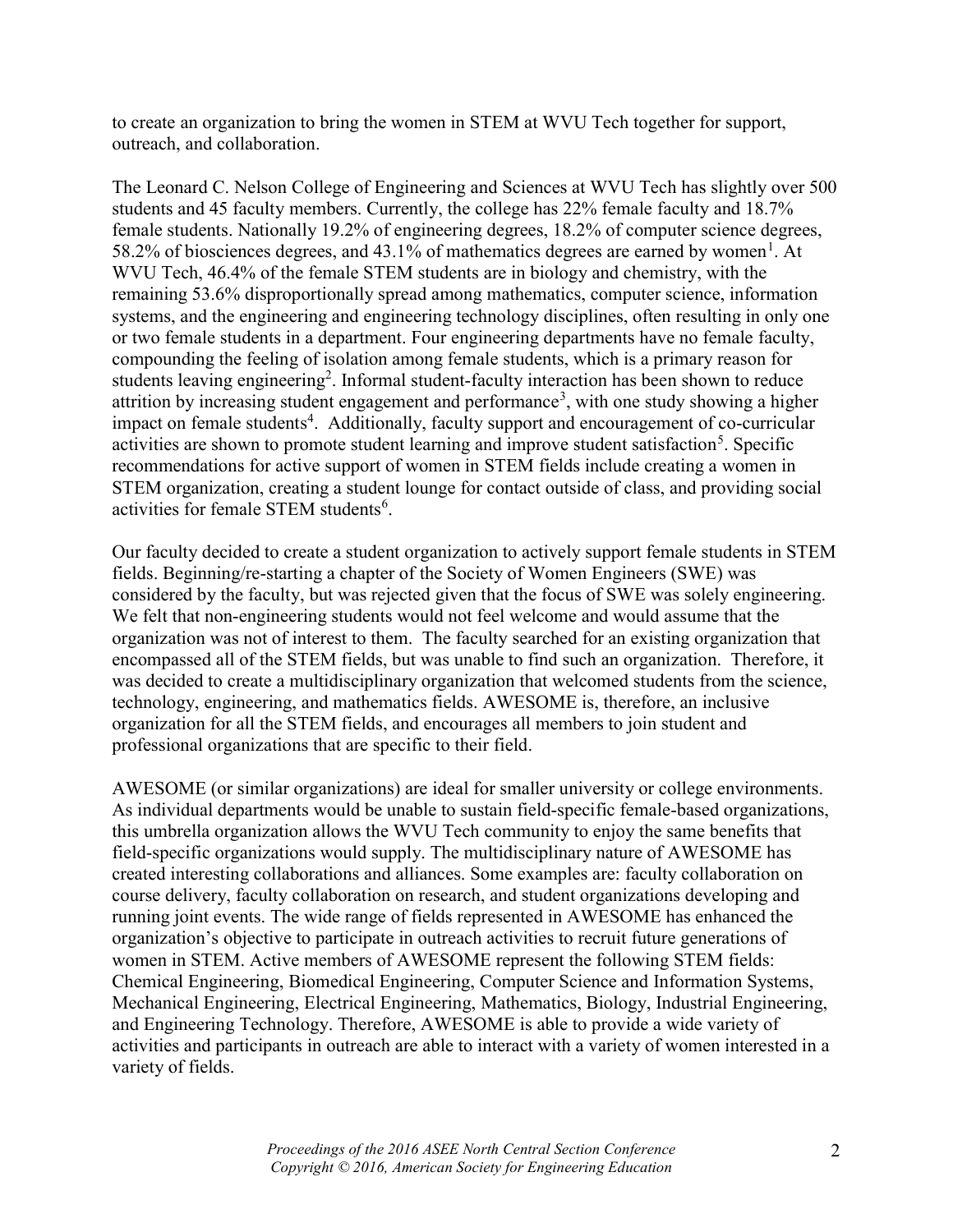### Structure of AWESOME

As mentioned in the introduction, AWESOME contains both a student and a faculty group. AWESOME is an officially registered student organization and has four student officers (president, vice-president, treasurer, and secretary). The student organization has both a constitution and bylaws spelling out the details of how the student organization runs on a day-today basis. There is only one officially listed faculty advisor for the student organization because of the university student organization rules. All of the female faculty are considered part of the faculty AWESOME organization, and many act in various capacities as faculty advisors to the student organization. The faculty organization is less structured (no official officers) and operates very much on an as-needed basis. A core group of four female faculty regularly attend AWESOME student meetings and work directly with the students. Other faculty work with AWESOME as their schedules allow and for larger events. The focus for the faculty group is to support the student organization including: using connections to arrange for guest speakers, writing grants and otherwise seeking funds, organizing professional development, and organizing outreach opportunities.

AWESOME membership is open to any student or faculty, regardless of gender. AWESOME sponsored events and activities are always open to the WVU Tech community and membership is never required. With the exception of a few speakers and events, most sponsored AWESOME events and activities are not geared to being a female in STEM and are on topics that could interest almost anyone in the STEM fields. AWESOME has regular (weekly/bi-weekly) membership meetings and tries to do at least one event or activity every month. Events can vary in size from a small group to a large assembly, and encompass a wide variety of interests. Examples of activities from the last year and half include: painting canvas rugs for the AWESOME clubroom, guest speakers from STEM fields, holiday pizza and popcorn party with tower building competition, mock interviews, 30 second elevator speeches workshop, resume workshop, doing STEM activities at Girls' Day at the Legislature (and other similar outreach opportunities), having a table during open house events, sponsoring an egg drop activity for Campus Cup during homecoming, and making giant bubbles on the campus green space.

Of the various activities listed above, the academic and professional development activities have been faculty planned. The social activities have been primarily student planned. Faculty have been primarily responsible for contacting and arranging for guest speakers. The professional development activities (e.g., mock interviews, 30 second elevator speeches workshop, resume workshop) were faculty planned and lead. The outreach opportunities are often faculty driven, but with significant assistance in both planning and execution of the students. The students wanted to have more social events, and planned a series of fun, active STEM challenges with food and snacks available.

### The Priorities of AWESOME

During the planning stages (and throughout the first year), the faculty group developed a list of priorities for activities and projects. Once the student group was created and officers were selected, the students create their own list. Together, the groups have been working to merge the lists and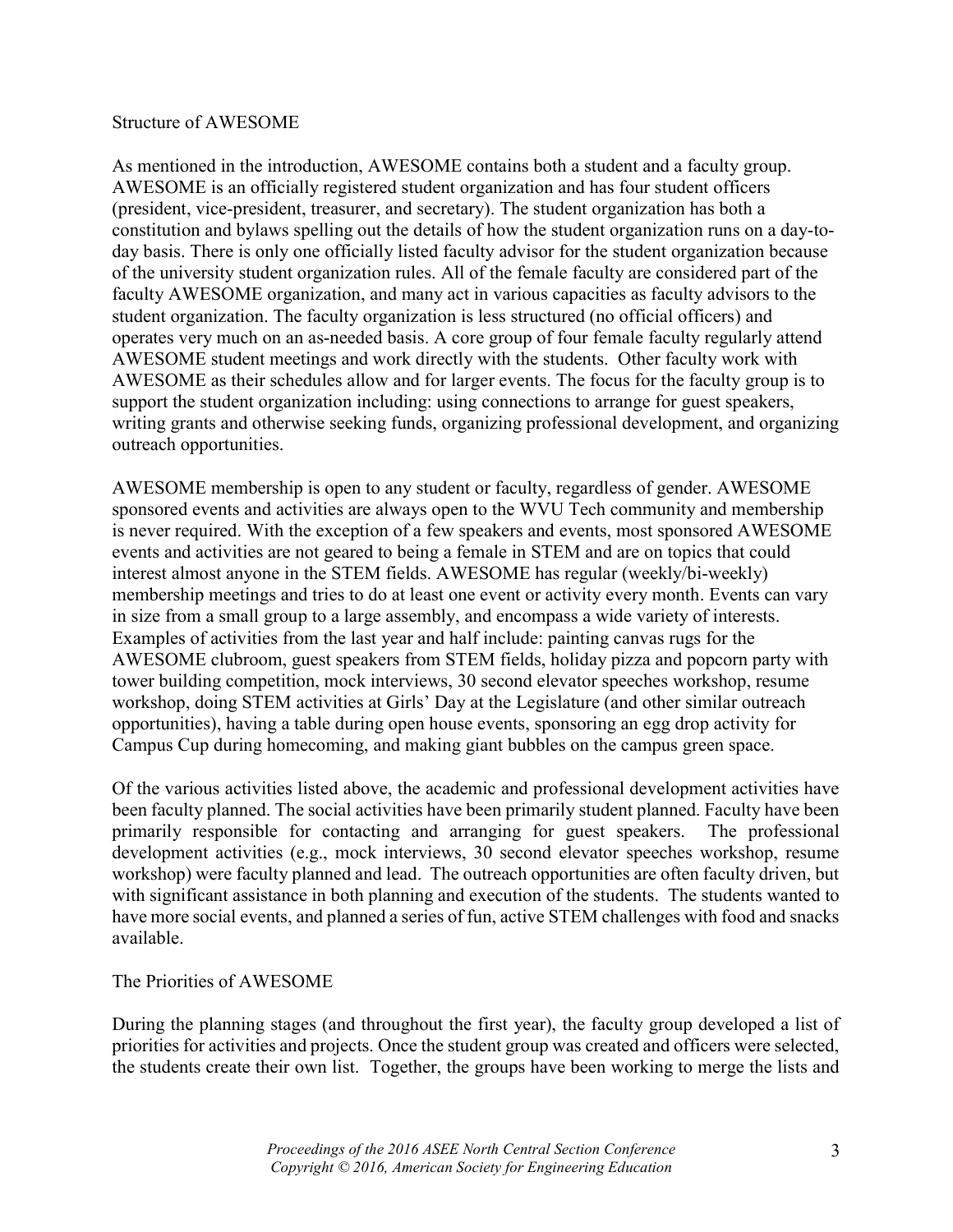fulfill as many of these desires as possible. The result was a fairly lengthy and diverse list of activities and projects including the following:

- 1. Create a space for the group
- 2. Participating in outreach events
- 3. Introducing industry/external role models
- 4. Promoting faculty/student interaction
- 5. Creating a peer network
- 6. Professional development

This paper will discuss why each of these objectives was considered a priority and how AWESOME fulfilled the objective. Additionally, this paper will discuss how the priority list has updated and evolved each year as the organization fulfilled its goals and created new ones. As priorities have been addressed, AWESOME was seeking new goals and looking for ways to improve student and faculty experiences. To gather the opinions of AWESOME's goals by our constituents, the authors asked STEM female students and faculty to answer questions about AWESOME's activities and to list their priorities for AWESOME. Response rate for the survey had four faculty members and seven students complete the survey. The responses from the survey were compiled and compared to the original priorities identified almost two years ago.

Creating a Space for the Group: The AWESOME Room

The first priority for both groups was to design the AWESOME room as a welcoming space for the students to hold meetings and study between classes. The organization (using funding received from Toyota of West Virginia) purchased new furnishings and redecorated to complete reform the room. Initial planning and design options were developed by several of the faculty advisors to select options that satisfied university rules and restrictions. From these options, the students selected the paint color and furniture for the room as well as the arrangement of the furniture whiteboards/projection screen.

As recommended by<sup>4</sup> and to help students feel less isolated<sup>2</sup>, the room has provided a setting for informal interactions among the female students. While the space is used for scheduled meetings and events, it has also become a location for students to study and relax between classes and is a frequent meeting location for team projects and study groups. At this point, the AWESOME room is considered complete by both the students and the faculty members and no students or faculty listed the space as a priority in our recent survey. However, we believe that the AWESOME room is likely to continuously change over time as an ongoing project for the organization, but one with a very low priority.

Participating in Outreach Events: Recruiting Future Generations of Women to STEM

Immediately after its creation, AWESOME began participating in outreach events both on and off campus (see Table 1). Outreach events ranged from short hands-on activities at large events to longer projects in K-12 classrooms and on-campus visits. AWESOME has actively participated in ongoing outreach projects at WVU Tech and has begun working on several new projects focusing specifically on recruiting women into the STEM fields.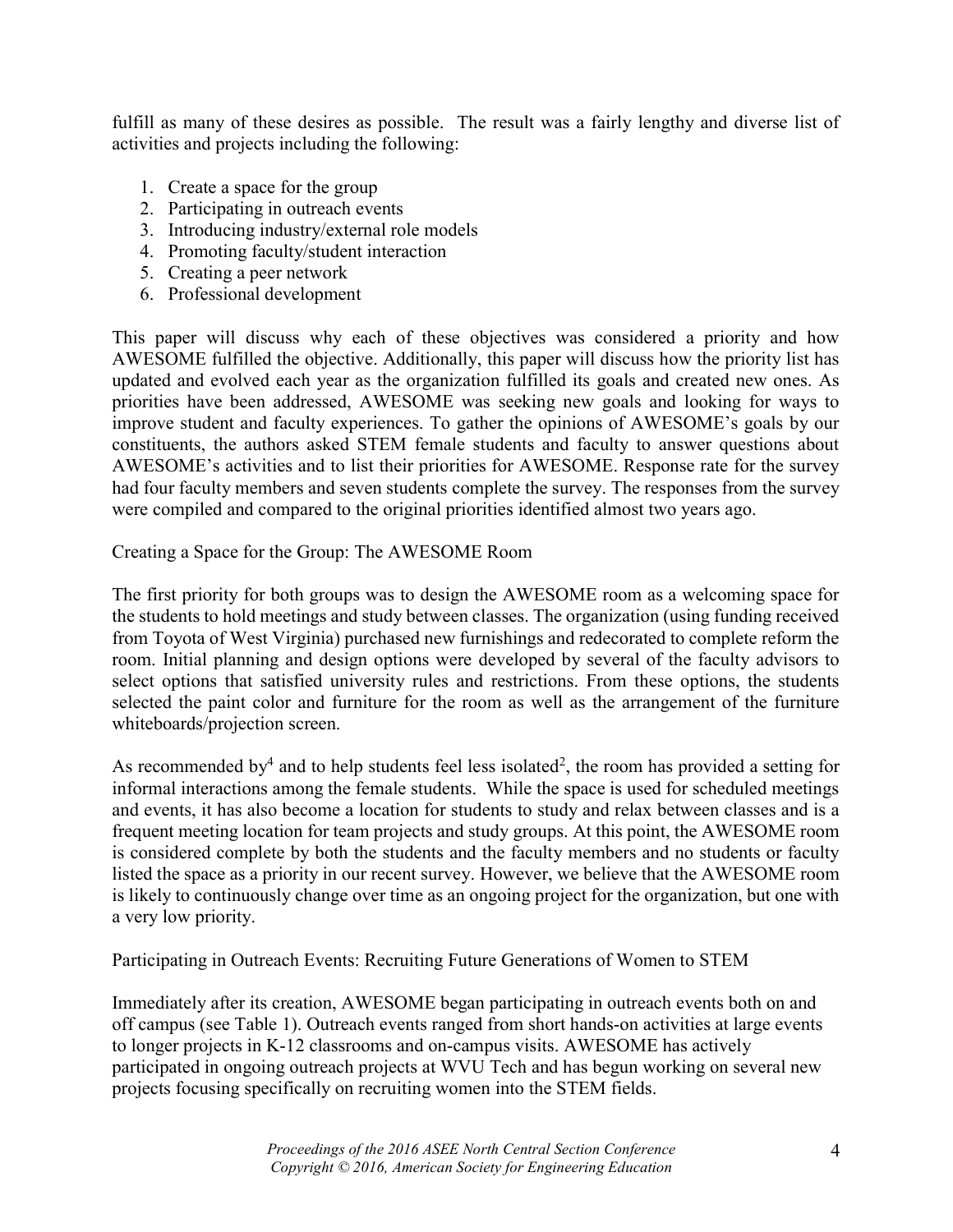AWESOME originally ranked outreach as its second priority, in part because it is a priority for the college and because several opportunities for outreach to girls were available during AWESOME's first year such as partnering with the Girl Scouts and the first annual Girls' Day at the Legislature. Students active in the organization as well as students who are peripherally involved have been extremely excited to participate in outreach events and share their love of STEM fields with the community. Our science majors, while not heavily involved in the routine meetings for AWESOME, are actively involved in outreach. We have a much higher rate of participation from our female students at outreach events focused on introducing girls to any aspect of STEM than at discipline specific outreach events. Outreach continues to be a high priority for AWESOME although faculty members consider it a higher priority than students (2<sup>nd</sup>) to  $6<sup>th</sup>$  in our survey). Despite the lower overall ranking by the students, it is one of the few areas identified as a priority by most of our students and events continue to be popular with student members.

| Event                        | <b>Faculty and Student</b> | K-12 Student Participation |  |  |  |
|------------------------------|----------------------------|----------------------------|--|--|--|
|                              | Participation              |                            |  |  |  |
| <b>Community Events</b>      |                            |                            |  |  |  |
| <b>STEM Activities at</b>    | 7                          | 1000                       |  |  |  |
| <b>Community Event</b>       |                            |                            |  |  |  |
| Discover Engineering Day     | 8                          | 500                        |  |  |  |
| Girls' Day at the            | 12                         | 200                        |  |  |  |
| Legislature                  |                            |                            |  |  |  |
| <b>Classroom Visits</b>      |                            |                            |  |  |  |
| Girl Scouts                  | 12                         | 30                         |  |  |  |
| $1st 5th$ Grade School Visit | 9                          | 45                         |  |  |  |
| $2nd 5th$ Grade School Visit | $\overline{2}$             | 30                         |  |  |  |
| High School Visit            | 4                          | 15                         |  |  |  |

|  |  | Table 1: AWESOME Outreach Activities |
|--|--|--------------------------------------|
|  |  |                                      |

Introducing Industry/External Role Models: The AWESOME Speaker Events

AWESOME's third priority was to host external speakers who gave formal presentations to students and also hosted question and answer sessions after their presentations. To provide students with role models beyond the WVU Tech community, faculty invited women from a range of STEM fields to campus to speak with WVU Tech students and faculty as summarized in Table 2. Light refreshments are served before and after the presentations to allow the guest speakers to have informal discussions with the students outside of their presentations. As mentioned before, many of the female students are in departments without female faculty, so external speakers provide them with the opportunity to obtain mentoring from women in their respective fields. The speaker events were highly attended by the female faculty and somewhat popular with students, even though they are not a priority particularly identified by students. Providing external and industrial role models for the AWESOME students continues to be the third ranked priority by the faculty but is the lowest ranked priority  $(7<sup>th</sup>)$  for the students However, students rank mentoring with alumni as their highest priority for the future of AWESOME. We see this as an outgrowth of the speaker events, with a more long-term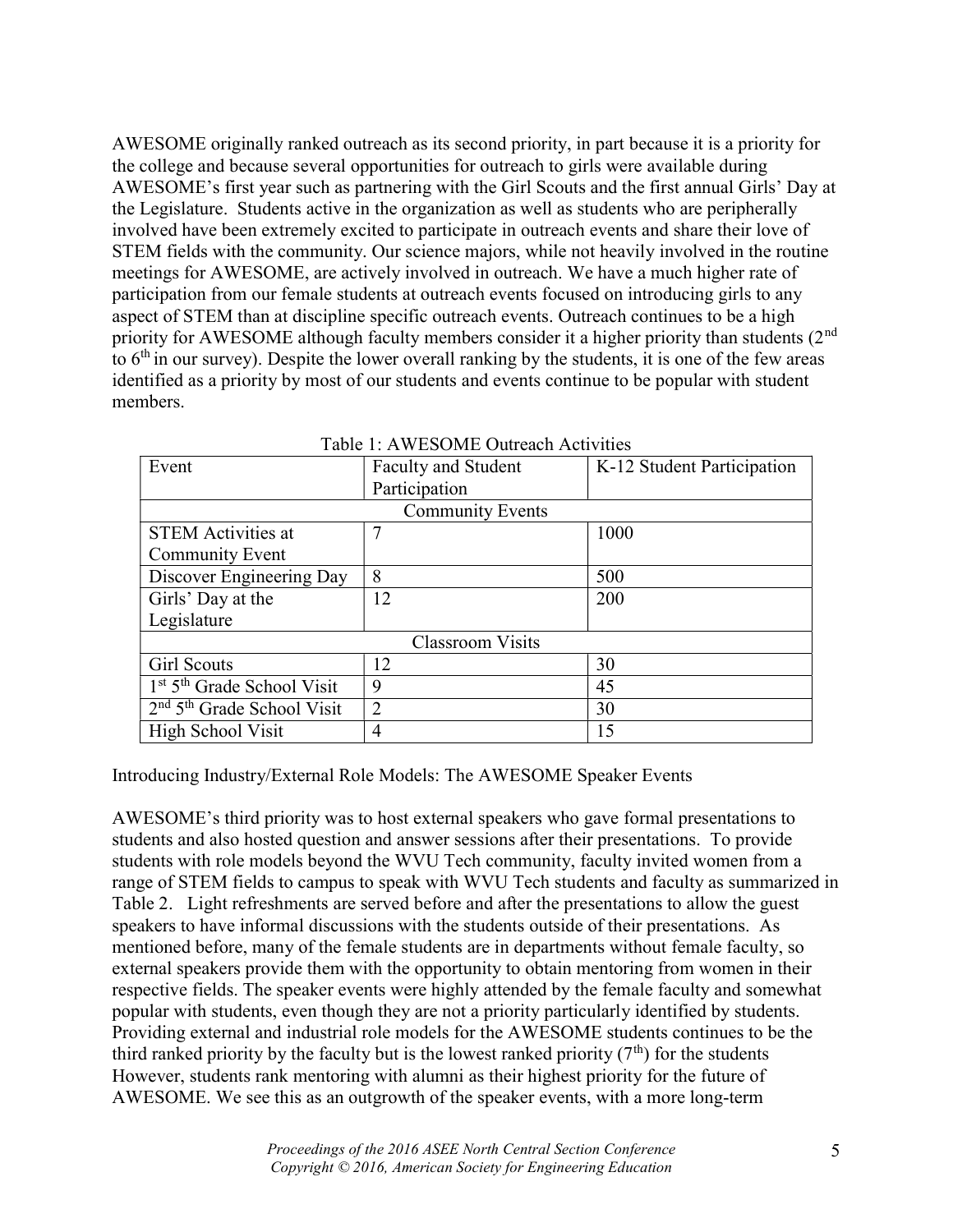relationship for students and alumni in their fields. We are working with the WVU Tech alumni office and association to identify alumni willing to serve as mentors to students. Many of our non-local alumni have expressed a willingness to interact with students via skype or e-mail.

| Twore <b>E</b> . If a booking billed by called the value |                            |  |
|----------------------------------------------------------|----------------------------|--|
| Event                                                    | <b>Total Participation</b> |  |
| AWESOME's First Mix & Mingle                             | 26                         |  |
| Guest Speaker: Automotive Industry                       |                            |  |
| Guest Speaker: Chemical Engineering                      |                            |  |
| Women on the Move Event                                  |                            |  |
| Guest Speaker: Computer Science                          |                            |  |

Table 2: AWESOME External Speaker Events

Promoting Faculty/Student Interaction

One of the original priorities of AWESOME was to provide more opportunities for informal interaction between female faculty and students to help increase student motivation and retention in the STEM fields<sup>3</sup>. These interactions occur during meetings, competing in AWESOME STEM challenges, while preparing for events, travel to and from outreach events, and dinner after events. AWESOME competed in the 2015 Campus Cup with a different competition each evening one week and five faculty competing alongside the students. Faculty are able to talk to students about a variety of topics, including non-academic ones. In the survey, students requested more causal events for students and professors and ranked faculty/student interaction as their third highest priority. Faculty have ranked interaction as their number one priority and report that AWESOME has provided increased opportunity for faculty/student interaction.

Creating a Peer Network: Social Activities

The students' second priority (and faculty's fifth) at AWESOME's start lay in creating a series of challenges and activities at AWESOME meetings to explore concepts from across the STEM fields. The students wanted to have more "fun" activities as listed in Table 3 while advertising the organization while getting to know other students. These events provide a platform for peer networking as students from STEM fields across campus have the opportunity to meet and interact. Students are able to discuss courses, possibilities of graduate school, and internships as well as difficulties they have faced. A common theme in surveyed students was that AWESOME helped them feel more comfortable on campus and reminds them they are not alone, helping to decrease feelings of isolation<sup>2</sup>. Surveyed faculty rank peer networking as their fourth priority but it has fallen to the seventh priority for students, perhaps because many of them report attendance at AWESOME events over the last two years.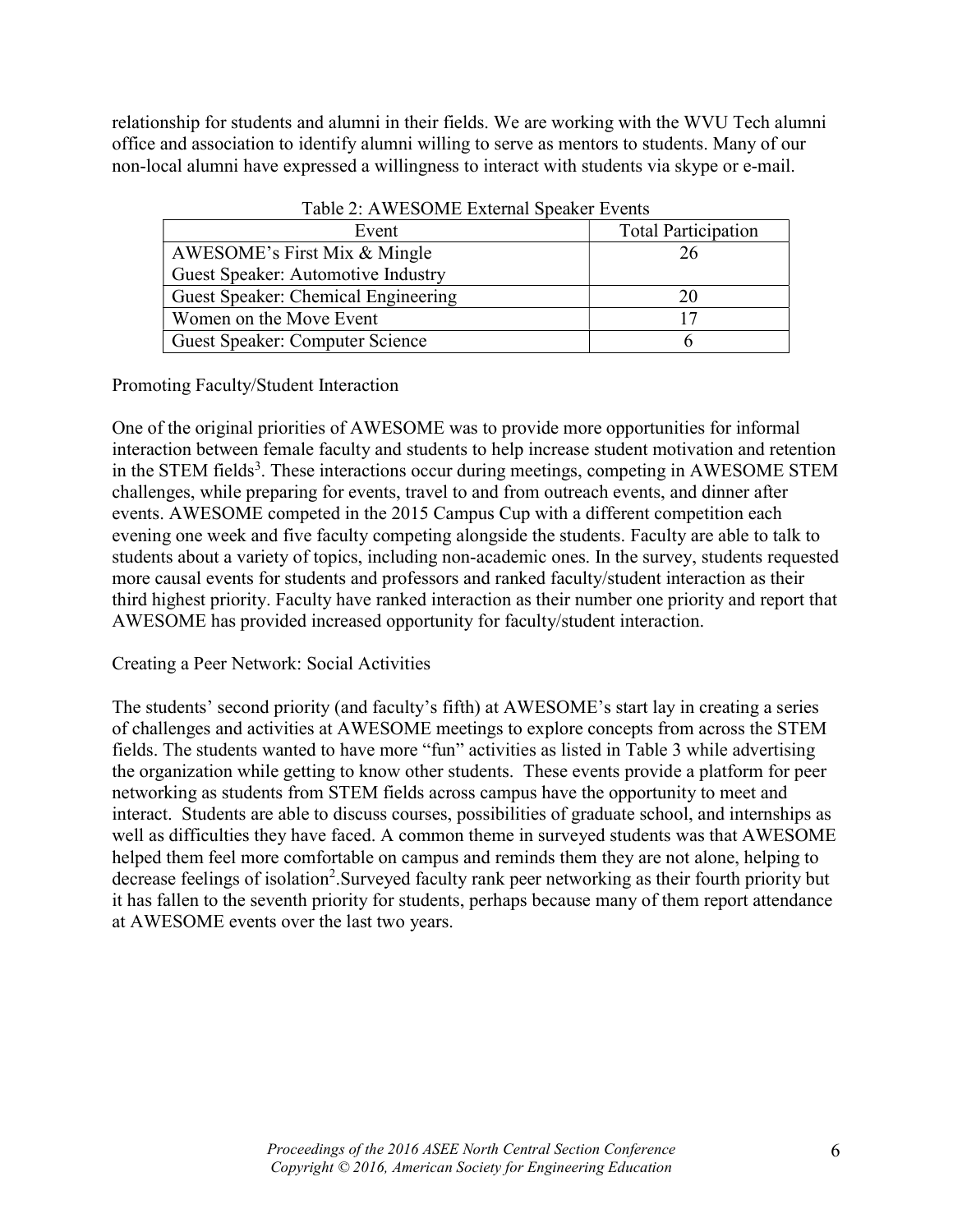| Event                         | <b>Total Participation</b> |
|-------------------------------|----------------------------|
| Pizza and Tower Building      |                            |
| <b>Outreach Prep Sessions</b> |                            |
| Chromatography AWESOME T-     | 10                         |
| <b>Shirts</b>                 |                            |
| <b>Making Giant Bubbles</b>   | 21                         |
| Egg Drop & Campus Cup         |                            |
| <b>Rug Painting</b>           |                            |

Table 3: AWEOME Social Activities

Professional Development: The AWESOME Professional Development Series

One of the priorities identified by both faculty and students when founding AWESOME was to create a series of professional development workshops targeting female STEM students such as salary negotiation, work/life balance, and dress codes. However, a sudden vacancy in the career services department led to a lack of any professional development activities on campus. Faculty from AWESOME worked over the summer with Student Support Services and the alumni office to create a more general professional development series summarized below in Table 4. These workshops were presented early in the fall 2015 semester and were designed as a lead in to the fall engineering and sciences career fair. Near the end of the fall semester, AWESOME student members planned and developed a fourth professional development event: LinkedIn Profile Pictures.

The vacancy in Career Services was filled at the end of 2015, and that office will be taking over the planning of these workshops, including those targeting female students. AWESOME is working to develop future workshops focusing on the application process for professional and graduate school. The survey showed professional development as a continued priority for only half of the faculty, who ranked it as a lower priority. However, it is the only priority listed by all surveyed students, and the workshops are popular with students who are not regular members of AWESOME as well.

| Workshop                  | <b>Student Participation</b> |
|---------------------------|------------------------------|
| Resume Building           |                              |
| 30 Second Elevator Speech | 16                           |
| Mock Interviews           | 16                           |
| Linked In Photo Event     | 14                           |

Table 4: Professional Development Workshops

New Student Priorities: Attending Conferences for Women in STEM and Creating Local Chapters of SWE

Our surveyed students ranked attending conferences for national organizations such as SWE as a major priority for the future of AWESOME. The AWESOME organization only exists on a local level and our students are very interested in meeting female students from other universities. They are also interested in the professional development and career opportunities offered at these conferences. Furthermore, students identified creating a local chapter of SWE as a future priority